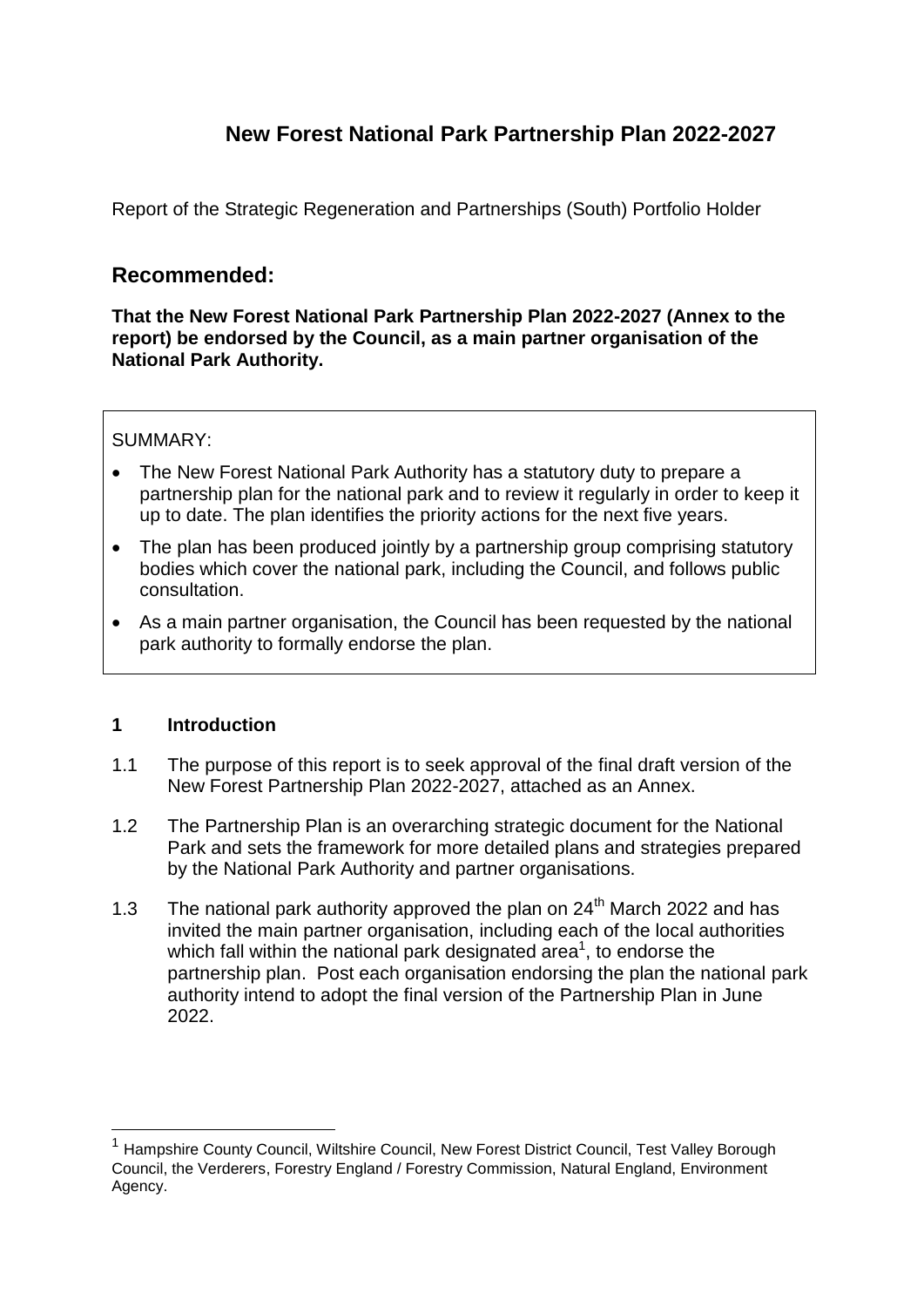### **2 Background**

- 2.1 The national park designation for the New Forest was confirmed in March 2005 and the national park authority took on its full powers and responsibilities in April 2006, including as sole planning authority. The area of Test Valley to the south west of the A36(T), within the parishes of Melchet Park and Plaitford, and Wellow lies within the designated area. The Council as a member of the national park authority appoints a councillor representative.
- 2.2 All national parks are required by statute to have a management plan / partnership plan for their area, to help guide the work of those with responsibilities or an interest in the national park. The plans reflect the two statutory purposes that are the main reasons for their designation and describe the overall focus for their management. The two purposes are to conserve and enhance the natural beauty, wildlife and cultural heritage of the national park; and to promote opportunities for the understanding and enjoyment of the special qualities of the area by the public.
- 2.3 In this Partnership Plan, it sets out a refreshed Vision for the New Forest National Park's future in the context of the climate crisis and green recovery and in response to the experiences of the pandemic. It renews the collective commitments to deliver the purposes for which the National Park was designated. This has been articulated into five themes, which will be the focus for the next five years. These are:-
	- Nature Recovery helping habitats to be more resilient, restored, expanded and connected
	- Net Zero with Nature cut land-based carbon emissions through securing and restoring natural habitats and enabling carbon capture
	- Thriving Forest supporting a living, working and culturally rich heritage
	- An inclusive National Park helping people of all socio-economic backgrounds to understand and value the New Forest
	- Team New Forest communities, businesses and organisations working together to deliver the vision of the plan.
- 2.4 The plan is accompanied by an appendix which contains actions to deliver partnership plan priorities linked to the five themes. There are a number of specific references within the plan and appendix which are connected to the Borough. These include agreeing consistent recreation mitigation measures and managing visitor pressure and establishing stronger links with business and communities within and adjoining the New Forest.
- 2.5 The plan will need to be taken into account in the Council's decision making and in drawing up our own policies and strategies, where relevant. Whilst not part of the development plan, it may also be a material consideration in planning decisions for development management purposes.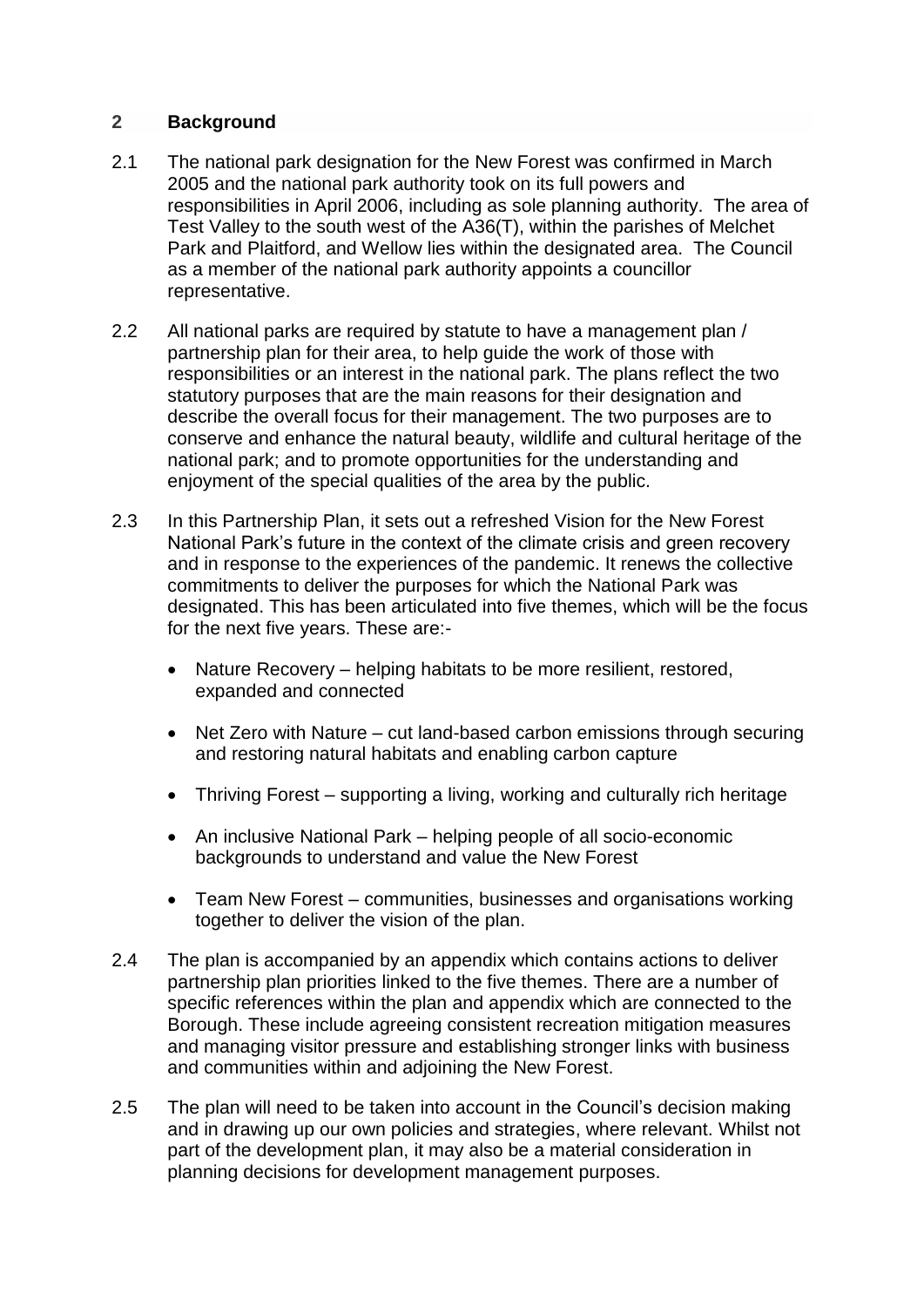- 2.6 It is considered that the themes, actions and general content of the Partnership Plan should be supported. The Council has had, and will continue to have, a key role in delivering the principles contained within the partnership plan. There are examples where these overarching principles reflect or are consistent with our own objectives of economic support and training; sustainable travel and providing more affordable homes.
- 2.7 The Council also has a role in specific actions. For example where the plan includes an action to identify more appropriate locations for recreation mitigation. Cabinet will recall that the Council were instrumental in helping to obtain the Government grant of £250,000 on behalf of several authorities and organisations to evidence the visitor pressure on the New Forest. The Alternative Natural Green Space at Sherfield English and Stoneham are examples of where mitigation schemes have been supported by the Council.
- 2.8 As such and together with the role of the Council as a main partner organisation of the national park authority and the duty on the Council to have regard to national park purposes, it is recommended that the plan should be endorsed, as requested.

### **3 Corporate Objectives and Priorities**

3.1 One of the four priorities of the Council's Corporate Plan 2019-23 concerns the local environment. The aims under this theme complement those of the Partnership Plan with regards to the provision of high quality green infrastructure; sustainable travel; and economic growth.

#### **4 Consultations/Communications**

4.1 This Partnership Plan has been prepared with input and support from the main statutory organisations who share responsibility for delivering the aims and objectives of the Plan as well other key stakeholders and organisations. Its scope was set by a widely advertised call for views at the New Forest Show in 2019, followed by a public 'snapshot' survey in 2020 with over 2,700 responses. The resulting draft Partnership Plan received responses and feedback from over 380 individuals and organisations as part of the public consultation in Summer 2021. The feedback and comments received from partners and the local communities have undoubtedly helped to strengthen the Plan.

### **5 Options**

5.1 In considering the plan, the only option to assess is whether or not it is appropriate for the Council to endorse it, as has been requested.

### **6 Option Appraisal**

6.1 Option 1 – Endorse the plan – This would satisfy the request which the national park authority has made and the existing partnership plan, requires updating. The Council would continue its role as full stakeholder and help deliver those would be giving its approval and be a full stakeholder in the update plan, in which it has a role in assisting to deliver.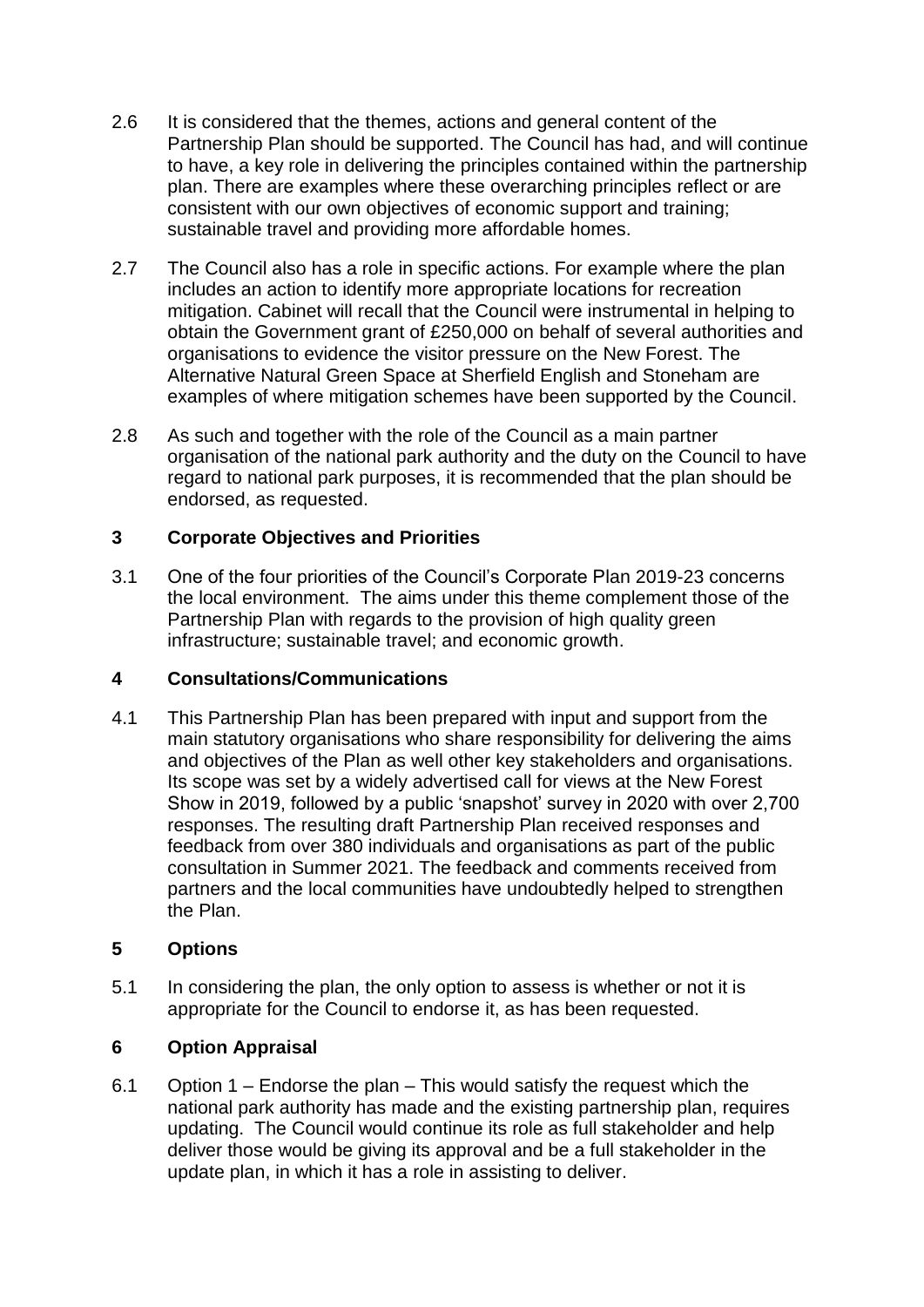- 6.2 Option 2 Do not endorse the plan Failure to endorse the plan would exclude the Council from fully participating in what is intended to be a partnership plan for all the main organisations which have responsibilities in the national park. The Council would remain subject to the duty to have regard to national park purposes, but without having committed to the collective management plan to achieve these.
- 6.3 Option 1 is recommended, as it is considered that given the role of the Council as a main partner organisation (of the national park authority), in contributing to the delivery or a number of the identified priority actions and taking account of the duty on the Council to have regard to national park purposes in exercising its functions, that the plan should be endorsed, as requested.

#### **7 Risk Management**

7.1 An evaluation of the risks associated with the matters in this report indicate that further risk assessment is not needed because the issues covered do not represent significant risks for the Council.

### **8 Resource Implications**

- 8.1 The financial costs associated with the preparation and publication of the plan are funded by the national park authority. There are therefore no direct financial resource implications for the Council as a result of its endorsement.
- 8.2 However, officers have taken part in meetings of the management plan leadership group which contributed towards its joint preparation. Officer involvement will continue as appropriate and there may therefore be future resource implications both financial and in officer time, in taking forward some of the plan's individual actions. Should these arise, they can be considered as part of the assessment of the potential delivery of such actions, in due course.

### **9 Legal Implications**

- 9.1 The statutory duty to prepare a management plan (under Section 66, Environment Act 1995) rests with the national park authority. However, it is intended as a partnership plan and as a main partner organisation with a key role contributing to its delivery, the Council has been requested to endorse it.
- 9.2 The Council has a statutory duty under Section 62 Environment Act 1995, to have regard to national park purposes in exercising its functions.

### **10 Equality Issues**

10.1 An EQIA screening has been completed in accordance with the Council's EQIA methodology and no potential for unlawful discrimination and/or low level or minor negative impact have been identified, therefore a full EQIA has not been carried out.